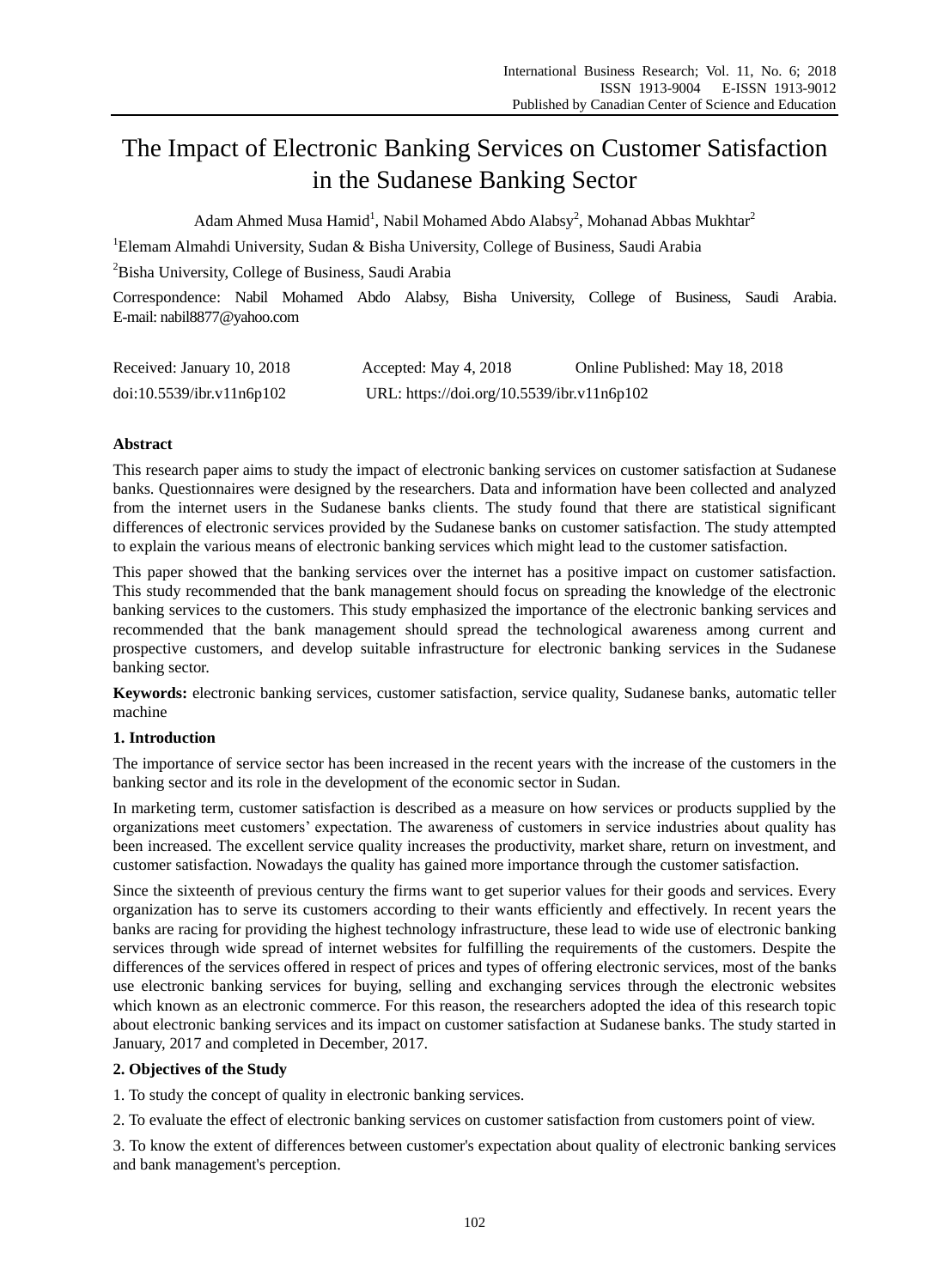## **3. Hypothesis of the Study**

1. There is a significant positive relationship between the internet websites services and customer satisfaction about services offered by the Sudanese banks.

2. There is a significant positive relationship between the Automatic Teller Machine services and customer satisfaction about services offered by the Sudanese banks.

3. There is a significant positive relationship between the phone banking services and customer satisfaction about services offered by the Sudanese banks.

## **4. Literature Review**

Alhaliq, H. A., & AlMuhirat, A. A. (2016) examined the extent of customer satisfaction with electronic banking services in the Saudi banking sector and found that Saudi banks have succeeded in attaining significant customer satisfaction due to the better quality of the services offered and better performance and facilitating electronic transactions.

Alhori, F. (2006) clarified the importance of using of communication technology for enhancing competitive advantages in the Jordanian banking sector. The study aimed to demonstrate the importance of the adoption of competitive strategy so that the company can compete with other companies.

Al-Abed (2003) stated that electronic banking is an umbrella term for the process by which a customer may perform banking transactions electronically without visiting the bank personally. He describes electronic banking as a variety of the following platforms: Internet banking, telephone banking, TV-based banking, mobile phone banking.

Alawamelh, M. et al. (2016) studied the impact of online banking services quality dimensions on customer satisfaction at Jordanian banks. The service quality dimensions are reliability, guarantee, empathy, response and physical evidence. The result of the study proved that the customers of the bank are satisfied with the services offered. The guarantee was the most important dimension for the customers.

Ling, G. et al. (2015) emphasized the importance of application of Internet banking as a viable tool to enhance and create customer satisfaction. According to this study the main problem the large number of customers are not willing to use the Internet banking services offered. In this study the authors decided five factors which can influence customer satisfaction toward Internet banking include convenience and speed, security and privacy, web design and content, and service quality.

Navaratnaseelan, J and Elangkumaran, P. (2014) stated that there is a positive relationship between service quality and customer satisfaction through the SERVQUAL model in the commercial bank of Ceylon PLC Trincomalee district. The researchers examined the quality dimensions such as tangibility, reliability, assurance, responsiveness and empathy and found that there is a strong positive relationship between service quality and customer satisfaction.

#### **5. Conceptual Framework**

#### *5.1 Electronic Banking Services*

Internet banking is a banking channel that allows consumers to do many transaction, either financial or non-financial through a bank's websites. The technological revolution produced modern technical instruments which have been used to facilitate and improve banking services. The electronic services represent the forms of self services, so that the customer can do what he needs himself. In this regard the electronic services should be designed on the basis of the needs, wants, expectations, and experiences of the customers according to the following standards, firstly the electronic services should have the easiness to use so that the customer can perform the tasks easily, secondly the speed of electronic services should be high, and finally the electronic services should have the credibility, and there should be compatibility between these services and other technical services.

The concept of electronic banking has been defined in many ways. Daniel (1999) defines electronic banking as the delivery of banks' information and services by banks to customers via different delivery platforms that can be used with different terminal devices such as personal computers and mobile phone with browser or desktop software, telephone or digital television.

### *5.2 Quality of Electronic Services*

The concept of quality services and electronic services recently emerged in service industries. Parasuraman et al. (1985) provided a list of determinants of service quality in their focus group studies with service providers and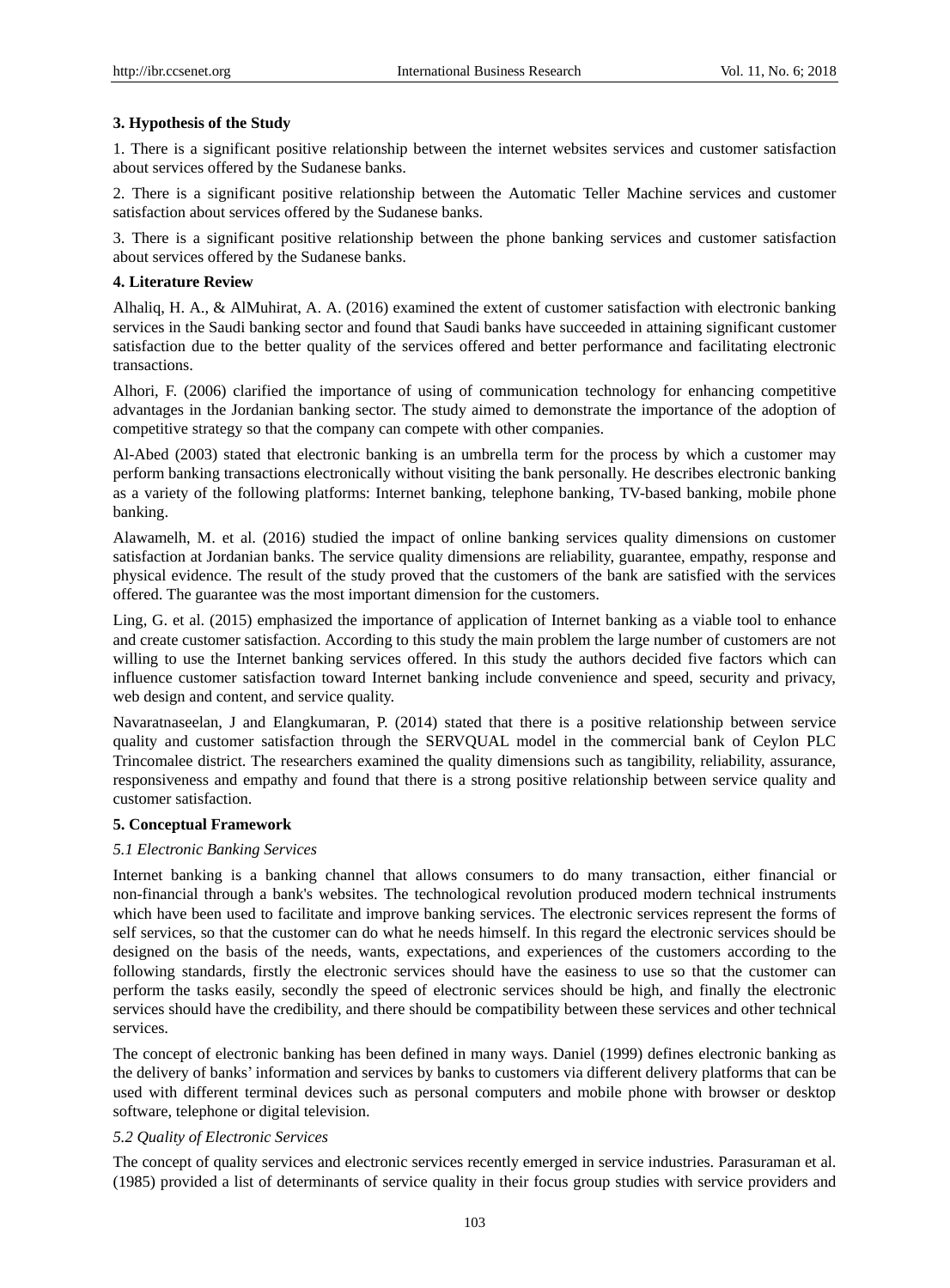customers they are: access, communication, competence, courtesy, credibility, reliability, responsiveness, security, understanding and tangibility.

## *5.3 Customer Satisfaction*

Customer satisfaction depends on the expectations and perceptions about the offered services. The satisfaction concept depends on several psychological and physical variables. The satisfaction of customer with electronic services based on the benefits of the customer. The satisfaction with electronic service offered by the banks translated into behavior and practice that create a positive attitude toward the bank services.

# **6. Data Collection and Analysis**

200 questionnaires were administered and distributed by the researchers to internet users customers. Regarding the Sudanese banks were Bank of Khartoum, Fisal Islamic Bank, Omdarman National Bank and Central Bank of Sudan. The following tables show the study sample from all dimensions of the study.

| Items                      | Category           | Frequency      | Percentage |
|----------------------------|--------------------|----------------|------------|
| Sex                        | Male               | 154            | 77         |
|                            | Female             | 46             | 23         |
| Age                        | Less than 30 years | 11             | 5.5        |
|                            | 30 to 40 years     | 164            | 82         |
|                            | Above 40 years     | 25             | 12.5       |
| Occupation                 | Employee           | 101            | 50.5       |
|                            | Merchant           | 95             | 47.5       |
|                            | Worker             | 2              | 1          |
|                            | Others             | $\overline{c}$ | 1          |
| Type of account            | Current            | 146            | 73         |
|                            | Saving             | 48             | 24         |
|                            | Other              | 6              | 3          |
| Date of opening an account | Since 1 year       | 46             | 23         |
|                            | Since 2 years      | 43             | 21.5       |
|                            | More than 2 years  | 111            | 55.5       |

Table 1. Demographic characteristics for study sample

The above table indicates that the percentage of male is 77% while the percentage of female is 23% of the study sample, also the ages of the respondents who were in the range between 30 to 40 were the majority 82% . Regarding the occupation the majority of the respondents were employees 50.5. In the account type the majority of respondents have a current account, however most of respondents opened their accounts more than two years ago 55.5%.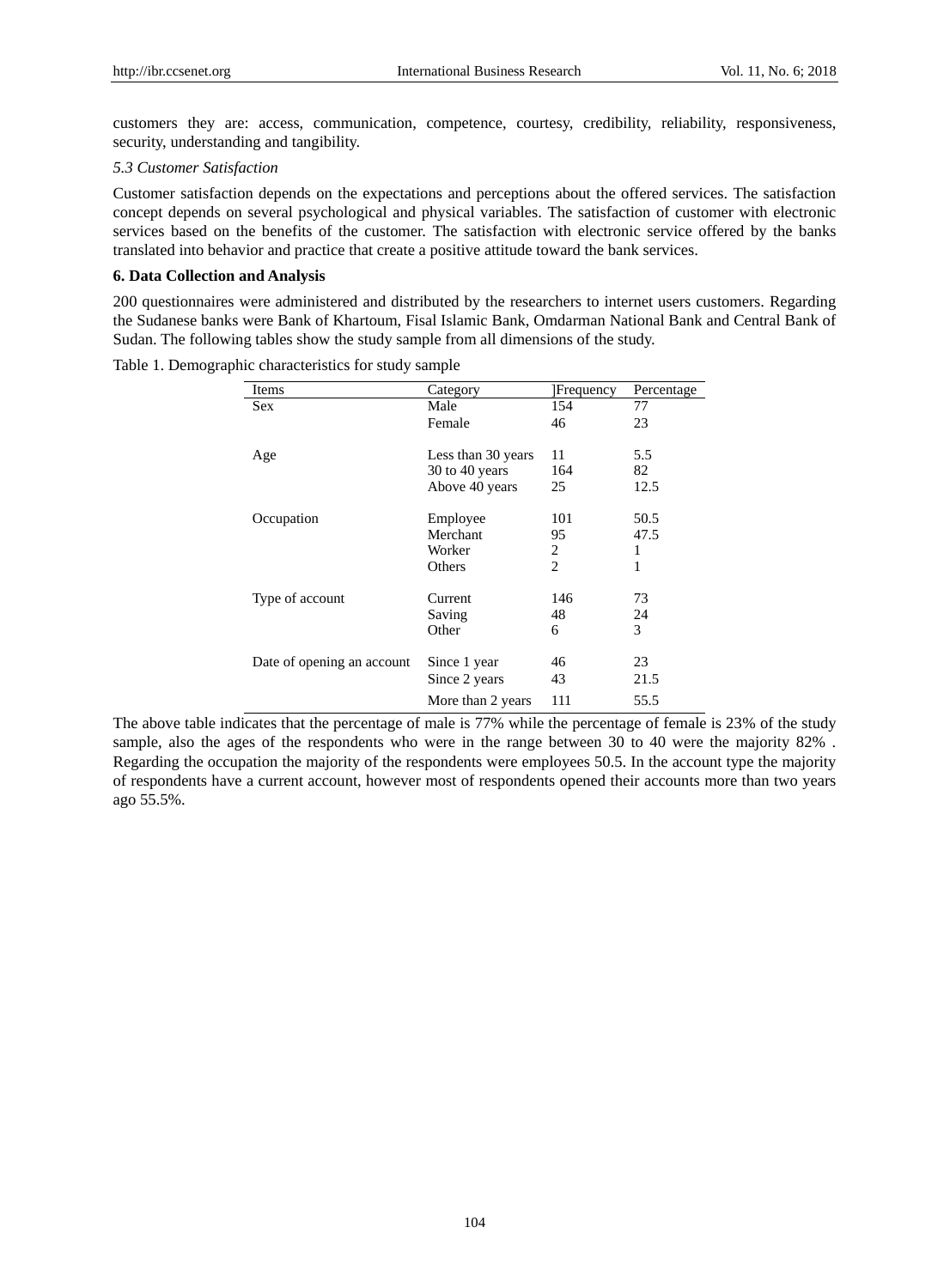#### Table 2. Electronic banking service and automatic teller machine ( ATMs)

| Items                                                                                                     |     | Strongly<br>agree |     | Agree | Neither<br>agree<br>nor<br>disagree |      |     | Disagree       |     | Strongly<br>disagree |
|-----------------------------------------------------------------------------------------------------------|-----|-------------------|-----|-------|-------------------------------------|------|-----|----------------|-----|----------------------|
|                                                                                                           | Fr  | $\%$              | Fr. | $\%$  | Fr.                                 | $\%$ | Fr. | %              | Fr. | $\frac{0}{0}$        |
| The bank updates<br>electronic banking<br>the<br>services.                                                | 87  | 43.5              | 101 | 50.5  | 8                                   | 4    | 3   | 1.5            | 1   | 0.5                  |
| ATMs<br>improve<br>the<br>reputation of the bank.                                                         | 45  | 22.5              | 124 | 62    | 8                                   | 4    | 15  | 7.5            | 8   | 4                    |
| Geographical spread of<br>the ATMs increases the<br>number of customers.                                  | 25  | 12.5              | 139 | 69.5  | 22                                  | 11   | 13  | 6.5            | 1   | 0.5                  |
| ATMs increase the trust<br>of customers.                                                                  | 58  | 29                | 94  | 47    | 11                                  | 5.5  | 29  | 14.5           | 8   | 4                    |
| 24 hours business hours<br>for ATMs increase the<br>loyalty of customers.                                 | 77  | 38.5              | 63  | 31.5  | 12                                  | 6    | 25  | 12.5           | 23  | 1.5                  |
| ATMs improve the<br>banking services of the<br>customers.                                                 | 57  | 28.5              | 128 | 64    | 7                                   | 3.5  | 3   | 1.5            | 5   | 2.5                  |
| ATMs offer high quality<br>services.                                                                      | 59  | 29.5              | 101 | 50.5  | 28                                  | 14   | 11  | 5.5            | 1   | 0.5                  |
| Geographical distribution<br>of ATMs leads to the<br>decrease of the time of<br>waiting for the customer. | 45  | 22.5              | 131 | 65.5  | 14                                  | 7    | 8   | $\overline{4}$ | 2   | $\mathbf{1}$         |
| The customers<br>become<br>less dependent on the<br>official working hours in<br>the bank by using ATMs.  | 105 | 52.5              | 59  | 29.5  | 22                                  | 11   | 13  | 6.5            | 1   | 0.5                  |
| The<br>transfer<br>money<br>easier<br>becomes<br>more<br>through using ATMs.                              | 57  | 28.5              | 118 | 59    | 17                                  | 8.5  | 6   | 3              | 2   | $\mathbf{1}$         |

The table shows that most of the respondents agreed that the bank has updated the electronic banking services 94%, while 2% of the respondents disagreed with that statement, while 4% of the respondents did not decide their opinions. Regarding the statement that ATMs have increased the reputation of the bank most of the respondents 84.5% agreed with this statement, while 11.5% disagreed and 4% did not decide. 82.5% of the respondents agreed that the geographical spread for the ATMs increased the number of customers, while 7% disagreed and 11% did not decide. 76% from the respondents agreed with the statement ATMs increased the trust of customers, while 18.5% disagreed and 5.5 did not decide. Most of the respondents agreed that 24 hours business hours for ATMs increased the loyalty of customers with 70%, while 24% disagreed and 6% did not decide. Regarding the statement that ATMs improve the banking services of the customers with 92.5 % agreed with this statement, while 4% disagreed and 3.5% did not decide. For the statement ATMs offered high quality services, 80% of respondents agreed with this statement, while 6% disagreed and 14% did not decide. In the statement of geographical distribution for ATMs leads to the decrease of the time of waiting for the customers 80% agreed, while 5% disagreed and 7% were undecided. For the statement customers become less dependence on the official working hours in the bank by using ATMs 82% of the respondents agreed and 7% disagreed while 11% undecided. In the statement that the money transfer become more easier through using ATMs 87.5% agreed with this opinion and 4% disagreed, while 8.5% did not decide.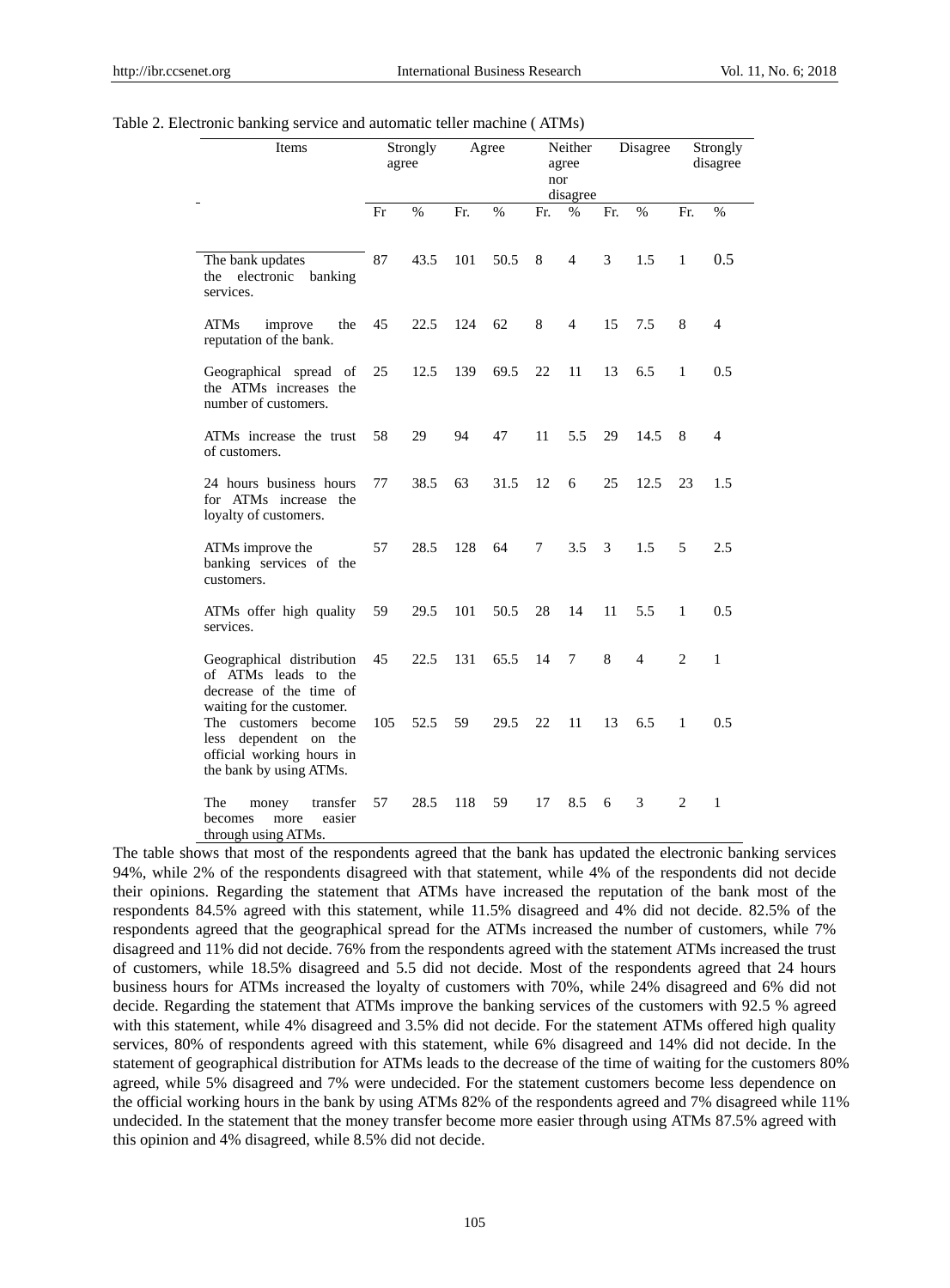Table 3. The electronic banking services and the internet

| Items                                                                                                                                          | Strongly<br>agree |      | Agree |      | Neither<br>agree nor | Nor disagree |     | Disagree | Strongly<br>disagree |              |
|------------------------------------------------------------------------------------------------------------------------------------------------|-------------------|------|-------|------|----------------------|--------------|-----|----------|----------------------|--------------|
|                                                                                                                                                | Fr.               | $\%$ | Fr.   | $\%$ | Fr.                  | %            | Fr. | $\%$     | Fr.                  | $\%$         |
| Readiness of the bank to serve the customer<br>becomes higher through using the internet.                                                      | 116               | 58   | 31    | 15.5 | 25                   | 12.5         | 23  | 11.5     | 5                    | 2.5          |
| The customer becomes more satisfied through the<br>transaction with internet banking.                                                          | 70                | 35   | 72    | 36   | 3                    | 1.5          | 40  |          | 15                   | 7.5          |
| Privacy, secrecy and safety have increased the trust<br>of the customer's transaction with internet banking.                                   | 55                | 27.5 | 95    | 47.5 | 18                   | 9            | 29  | 14.5     | 3                    | 1.5          |
| of<br>bills<br>Payment<br>the<br>(telephone,<br>water,<br>electricityetc.)through the internet banking has<br>increased customer satisfaction. | 69                | 34.5 | 117   | 58.5 | 3                    | 1.5          | 5   | 2.5      | 6                    | 3            |
| Providing the electronic banking services in time<br>and in suitable place has increased the customer<br>satisfaction.                         | 43                | 21.5 | 113   | 56.5 | 6                    | 3            | 20  | 10       | 18                   | 9            |
| Providing electronic channel between the bank and<br>increased<br>customer<br>has<br>the<br>the<br>customer<br>satisfaction.                   | 38                | 19   | 106   | 53   | 16                   | 8            | 31  | 15.5     | 9                    | 4.5          |
| Electronic reply to the customers' inquiries has<br>increased the customers' satisfaction.                                                     | 28                | 14   | 130   | 65   | 26                   | 13           | 5   | 2.5      | 11                   | 5.5          |
| Display of bank account and balance electronically<br>has increased the customer satisfaction.                                                 | 79                | 39.5 | 76    | 38   | 30                   | 15           | 10  | 5        | 5                    | 2.5          |
| Electronic deposit and money<br>transfer have<br>increased customer satisfaction.                                                              | 77                | 38.5 | 69    | 34.5 | 28                   | 14           | 24  | 14       | 2                    | $\mathbf{1}$ |
| Providing electronic banking services has increased<br>the stability of electronic services.                                                   | 49                | 24.5 | 123   | 61.5 | 6                    | 3            | 16  | 8        | 6                    | 3            |
| Continuous communication with bank account<br>holder has increased customer's loyalty.                                                         | 86                | 43   | 103   | 51.5 | 3                    | 1.5          | 6   | 3        | 4                    | 1            |

The first statement shows that 73.5% of the respondents have agreed that readiness of the bank to serve the customer becomes higher through using the internet, while 14% disagreed and 12.5% did not decide. Regarding the statement the customer becomes more satisfied through the transaction with internet banking it is found that 71% of the respondents agreed with the above statement, while 27.5% disagreed and 1.5% did not decide. According to the statement privacy, secrecy and safety increased the trust of the customer's transaction with internet banking it is found 75% agreed with this statement, while 16% disagreed and 9% were undecided. In the statement payment of the bills (telephone, water, electricity...etc.) through the internet to the bank increased customer satisfaction, it is found that 83% agreed, while 5.5% disagreed and 1.5% did not decide. For the statement providing the electronic banking services in time and in suitable place increases the customer satisfaction 78% of the respondents agreed, while 19% disagreed and 3% did not decide. About the statement of providing electronic channel between the bank and the customer increased the customer satisfaction, it is found that 72% agreed with the statement, while 20% disagreed, while 8% did not decide. In the statement of providing electronic channel between the bank and the customer increases the customer satisfaction, it is found 79% agreed with this statement, and 8% disagreed, while 13% did not decide. 77.5% agreed with the statement of electronic reply to the customers' inquiries increased the customers satisfaction, while 7.5% disagreed with this statement, while 15% were undecided. 77.5% agreed with the statement that display of bank account and balance electronically increases the customer satisfaction, while 7.5% disagreed, while 15% did not decide. 73% of the respondents agreed that electronic deposit and money transfer increases customer satisfaction, while 13% disagreed, where as 14% did not decide. Regarding the statement of providing electronic banking services increases the stability of electronic services, it is found 86% agreed with this statement, while 11% disagreed with this statement and 11% did not decide. Finally in the statement continuous communication with bank account holder has increased customer's loyalty, it is found that 94.5% agreed with this statement, while 4% were disagreed and 1.5% did not decide.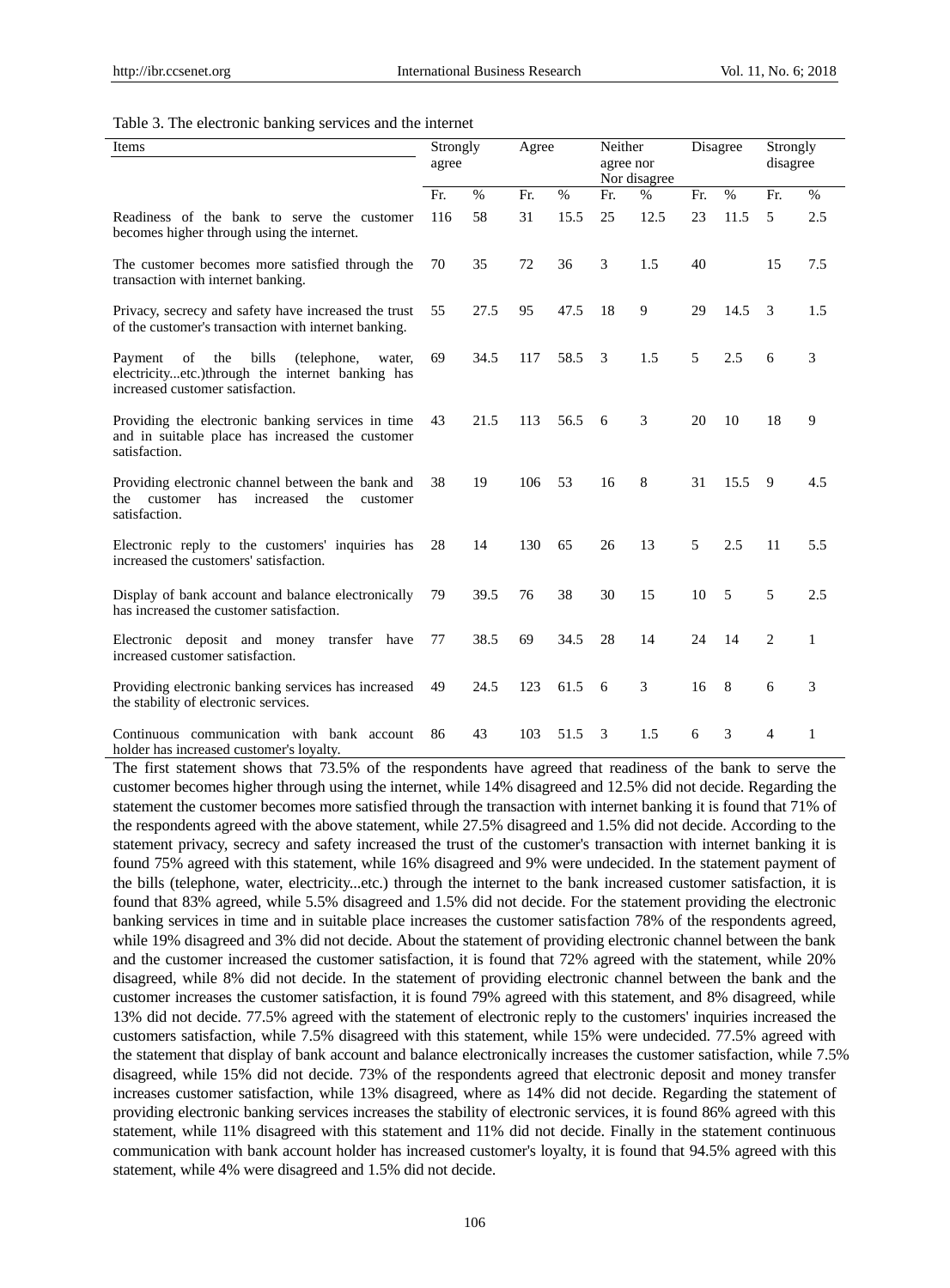| Items                                                                                                                            |        | Strongly<br>agree | Agree          |                | Neither agree Disagree<br>nor disagree |       |              |                | Strongly<br>disagree |
|----------------------------------------------------------------------------------------------------------------------------------|--------|-------------------|----------------|----------------|----------------------------------------|-------|--------------|----------------|----------------------|
|                                                                                                                                  | Fr.    | $\%$              | $\%$<br>Fr.    | Fr. %          |                                        | Fr. % |              |                | Fr. $%$              |
| I feel secure when I receive the<br>messages from the bank after financial transaction.                                          | 86 43  |                   | 103 51.5 1 0.5 |                |                                        | 9     | 4.5          |                | $1 \t 0.5$           |
| Sending exchange rate and interest rate through the<br>phone boost of customer trust.                                            | 81     | 40.5              | 102 51         | 5 <sup>1</sup> | 2.5                                    |       | $5\quad 2.5$ |                | 7, 3.5               |
| Sending marketing programs for the bank through<br>the phone increases the competitive advantage of the<br>bank.                 | 102 51 |                   | 88 44          | 2 <sub>1</sub> |                                        |       | 5 2.5        |                | $3 \t1.5$            |
| Using the bank phone as a tool for promotion of the $53\quad 26.5$<br>banking services increases the loyalty of the<br>customer. |        |                   | 122 61         | $4\quad 2$     |                                        |       | 17 8.5       | $\overline{4}$ | 2                    |
| Sending financial services through the phone to the<br>customer increases the customer trust on the bank.                        |        | 39 19.5           | 107 53.5       | 22 11          |                                        |       | 25 12.5      |                | 7 3.5                |
| Sending financial services through the phone to the<br>customer increases the customer satisfaction.                             |        | 37 18.5           | 123 61.5       | 12 6           |                                        |       | 22 11        | 6              | 3                    |

#### Table 4. Electronic banking services and telephone banking

The first statement that I feel secure when I receive the messages from a bank after financial transaction, It is found that 94.5% agreed with the statement, 5% disagreed with this statement, while 0.5% did not decide. Regarding the statement of sending exchange rate and interest rate through the phone boosts of customer trust, it was found 91.5% of the respondents agreed with the statement, 9% were disagreed, and 2.5% did not decide. 95% of the respondents agreed with the statement of sending marketing programs for the bank through the phone increases the competitive advantage of the bank, 4% were disagreed, and 1% did not decide. In the statement of the bank using the phone as a tool for promotion of the banking services increases the loyalty of the customer, it was found 87.5% agreed with the statement, 10.5% disagreed with the statement, while 2% did not decide. 80% of the respondents agreed with the statement that sending financial services through the phone to the customer increases the customer trust on the bank, 14% were disagreed, while 6% did not decide. In the last statement sending financial services through the phone to the customer increases the customer satisfaction, it was found that 77.5% f the respondents agreed, 16% disagreed, while 6.5 did not decide.

Table 5. Electronic banking service and automatic teller machines (ATMs)

| Items                                                                                                | Standard<br>Deviation | Average |
|------------------------------------------------------------------------------------------------------|-----------------------|---------|
| The bank has updated the electronic banking services.                                                | 1.008                 | 4.11    |
| ATMs improve the reputation of the bank.                                                             | 1.178                 | 3.60    |
| Geographical spread for the ATMs increases the number of customers.                                  | 1.185                 | 3.46    |
| ATMs have increased the trust of customers.                                                          | 1.070                 | 3.81    |
| 24 hours business hours for ATMs have increased the loyalty of customers.                            | 1.111                 | 3.47    |
| ATMs improve the banking services of the customers.                                                  | 0.996                 | 3.58    |
| ATMs offer high quality services.                                                                    | 1.141                 | 3.09    |
| Geographical distribution for ATMs leads to the decrease of the time of<br>waiting for the customer. | 0.930                 | 3.97    |
| The customers become less dependent on the official working hours in the<br>bank by using ATMs.      | 0.900                 | 3.98    |
| The money transfer becomes more easier through using ATMs.                                           | 1.062                 | 3.80    |

The above table shows that all the averages for the all statements were above 3, which means that there is a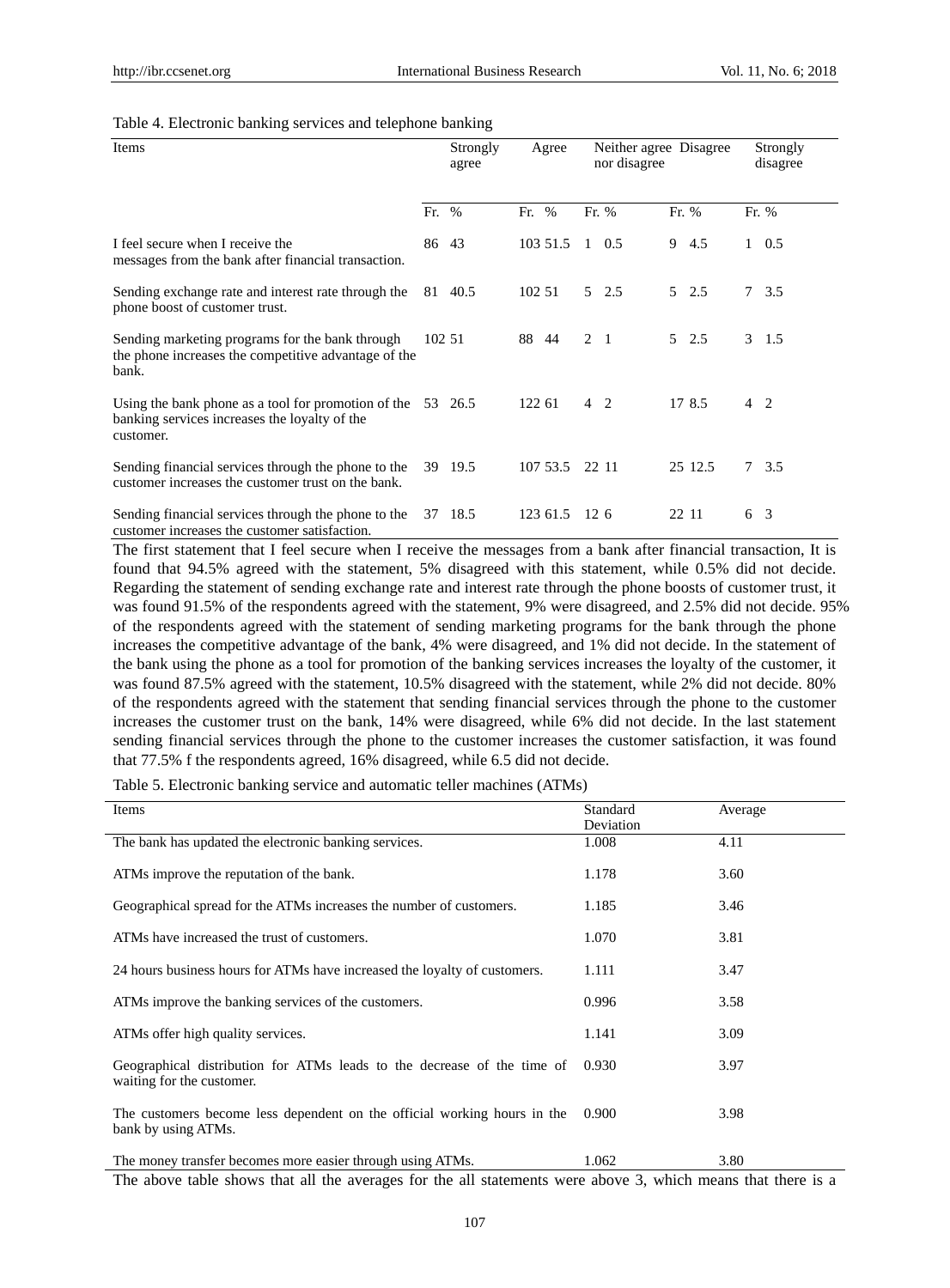positive relationship between electronic banking service and using automatic teller machines.

### Table 6. The electronic banking services and the Internet

| Items                                                                                                           | Standard<br>Deviation | Average |
|-----------------------------------------------------------------------------------------------------------------|-----------------------|---------|
| Readiness of the bank to serve the customers become higher through using the<br>internet.                       | 1.194                 | 3.8     |
| The customer becomes more satisfied through the transaction with internet banking.                              | 1.122                 | 3.8     |
| Privacy, secrecy and safety increased the trust of the customer's transaction with<br>internet banking.         | 0.900                 | 4.32    |
| Payment of the bills (telephone, water, electricityetc.)                                                        | .951                  | 3.88    |
| through the internet banking increased customer satisfaction.                                                   |                       |         |
| Providing the electronic banking services in time and in suitable place increased the<br>customer satisfaction. | 1.023                 | 3.79    |
| Providing electronic channel between the bank and the customer increased the<br>customer satisfaction.          | 1.048                 | 3.93    |
| Electronic reply to the customers' inquiries increased<br>the customers' satisfaction.                          | 0.938                 | 3.97    |
| Display of bank account and balance electronically increased the customer<br>satisfaction.                      | 1.237                 | 3.45    |
| Electronic deposit and money transfer increased customer satisfaction.                                          | 1.008                 | 3.96    |
| Providing electronic banking services has increased the stability of electronic<br>services.                    | 1.097                 | 4.14    |
| Continuous communication with bank account holder has increased customer's<br>loyalty.                          | 0.969                 | 4.18    |

Table 6 shows that all the averages for the all statements were above 3, which means that there is a positive relationship between the electronic banking services and using the Internet.

## Table 7. The electronic banking services and telephone banking

| Items                                                                                                               | Standard<br>Deviation | Average |
|---------------------------------------------------------------------------------------------------------------------|-----------------------|---------|
| I feel secure when I receive the messages from bank after financial transaction.                                    | 0.778                 | 4.48    |
| Sending exchange rate and interest rate through the phone boosts the customer<br>trust.                             | 1.005                 | 4.22    |
| Sending marketing program for the bank through the phone has increased the<br>competitive advantage of the bank.    | 1.097                 | 4.14    |
| Using the bank phone as a tool for promotion of the banking services have<br>increased the loyalty of the customer. | 0.969                 | 4.18    |
| Sending financial services through the phone to the customer has increased the<br>customer trust on the bank.       | 1.092                 | 4.08    |
| Sending financial services through the phone to the customer has increased the<br>customer satisfaction.            | 1.040                 | 4.04    |

Table 7 shows that all the averages for the all statements are above 4, which means that there is a positive relationship between the electronic banking services and using telephone banking .

## **7. Conclusion**

This study concluded that there are statistical significant differences between the electronic banking services which have been offered by Sudanese banks and customer satisfaction. Besides that, there are statistical significant differences between customer expectation to the dimensions of quality of electronic banking services